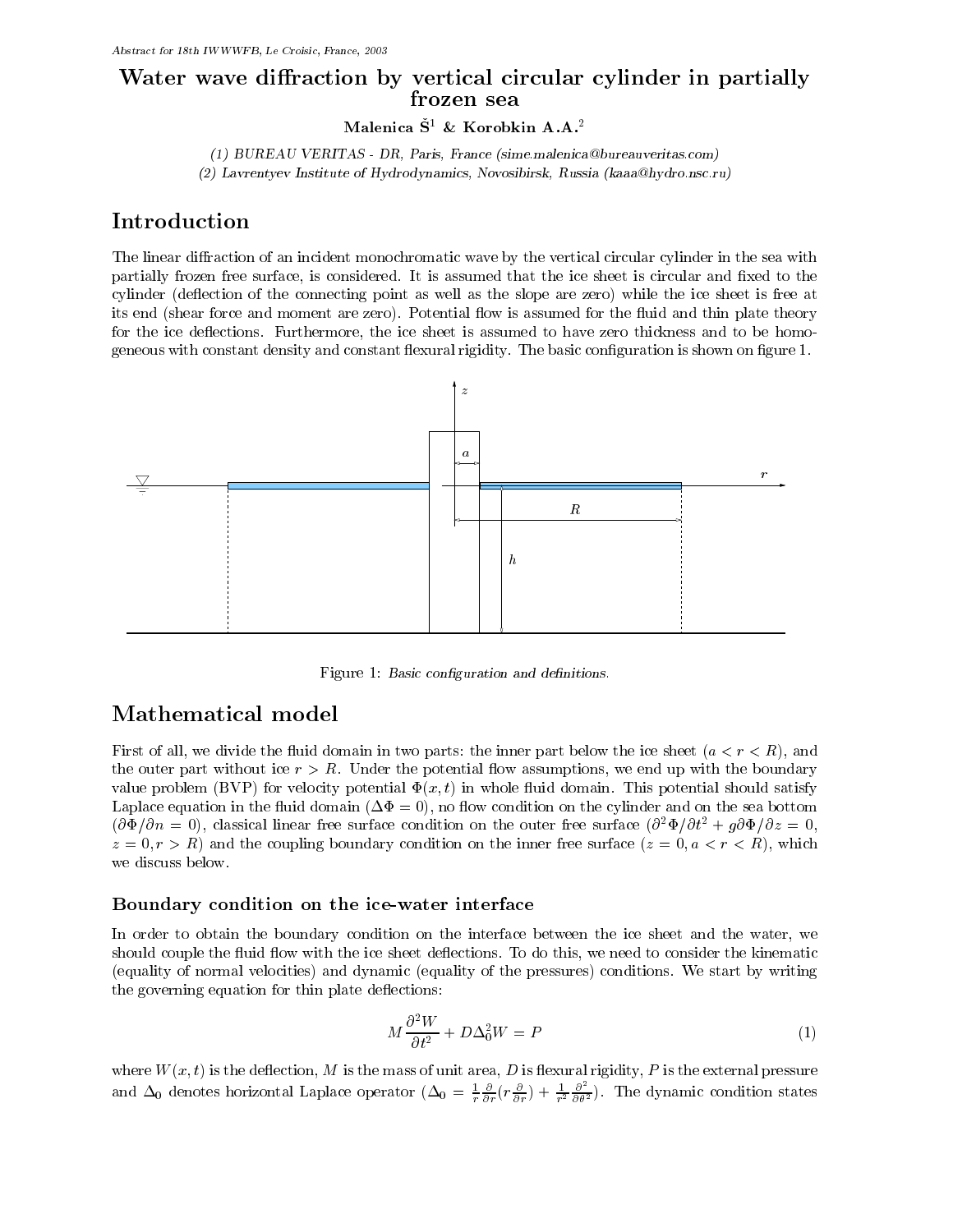that the pressure is equal to the hydrodynamic pressure which can be calculated from Bernoulli equation:

$$
P = -\varrho g W - \varrho \frac{\partial \Phi}{\partial t} \tag{2}
$$

On the other hand, the kinematic condition requires the equality of the normal velocities:

$$
\frac{\partial W}{\partial t} = \frac{\partial \Phi}{\partial z} \tag{3}
$$

After taking the time derivative of (1) we can combine two equations in one:

$$
(M\frac{\partial^2}{\partial t^2} + D\Delta_0^2 + \varrho g)\frac{\partial \Phi}{\partial z} + \varrho \frac{\partial^2 \Phi}{\partial t^2} = 0
$$
\n(4)

We assume now the periodicity of the process  $[\Phi(x, t) = \Re{\{\varphi(x)e^{-i\omega t}\}}, W(x, t) = \Re{\{w(x)e^{-i\omega t}\}}]$  and we write the frequency domain equivalent of the above boundary condition:

$$
(-\omega^2 M + D\Delta_0^2 + \varrho g)\frac{\partial \varphi}{\partial z} - \varrho \omega^2 \varphi = 0
$$
\n(5)

In order to close the mathematical model we should also define the boundary conditions at the edges of the ice sheet. As stated in the introduction, at the connection point (circle) with the vertical cylinder we require that the deflection and the slope are zero:

$$
w(a) = 0 \quad , \quad \frac{\partial w}{\partial r}(a) = 0 \tag{6}
$$

while the shear force and bending moment are zero at ice sheet end  $(r = R)$ :

$$
\Delta_0 w - (1 - \nu) \left[ \frac{1}{r} \frac{\partial w}{\partial r} + \frac{1}{r^2} \frac{\partial^2 w}{\partial \theta^2} \right] = 0 \quad , \quad \frac{\partial \Delta_0 w}{\partial r} + \frac{1 - \nu}{r} \frac{\partial}{\partial r} \left[ \frac{1}{r} \frac{\partial^2 w}{\partial \theta^2} \right] = 0 \tag{7}
$$

where  $\nu$  is Poisson's ratio.

## Solution methodology and comparable methodology and control methodology and control methodology and control me

In order to solve the above defined BVP, we propose to use the method of matched eigenfunction expansions. Due to the axisymetric geometry of the domain, we first expand all quantities in the Fourier series in circumferential direction:

$$
\varphi(r,z,\theta) = \sum_{m=0}^{\infty} \epsilon_m \varphi_m(r,z) \cos m\theta \quad , \quad w(r,\theta) = \sum_{m=0}^{\infty} \epsilon_m w_m(r) \cos m\theta \quad , \quad \dots \tag{8}
$$

where  $\epsilon_m$  is equal to 1 for  $m = 0$  and 2 for  $m > 0$ .

For each domain, we consider now the eigenfunction expansions for potential  $\varphi_m$  in radial and vertical directions.

#### $E$ igunation viole virponevives in the outer domain role of  $\mathcal{L}$

Let first note that in the outer region the total potential is divided into the incident and diffracted parts:

$$
\varphi^{out} = \varphi_I + \varphi_D^{out} \tag{9}
$$

Since the BVP for the outer domain is the classical BVP for water wave diffraction and, due to the relatively simple free surface condition  $(-\omega^2 \varphi^{out} + g \partial \varphi^{out}/\partial z = 0)$ , the eigenfunction expansion can be easily found in the form:

$$
\varphi_{Dm}^{out}(r,z) = \sum_{n=0}^{\infty} A_{mn} f_n(z) H_m(k_n r) \qquad , \qquad f_n(z) = \frac{\cosh k_n (z+h)}{\cosh k_n h} \tag{10}
$$

where the eigenvalues  $k_n$  are the roots of the dispersion relation  $\omega^2/g = k \tanh kh$ .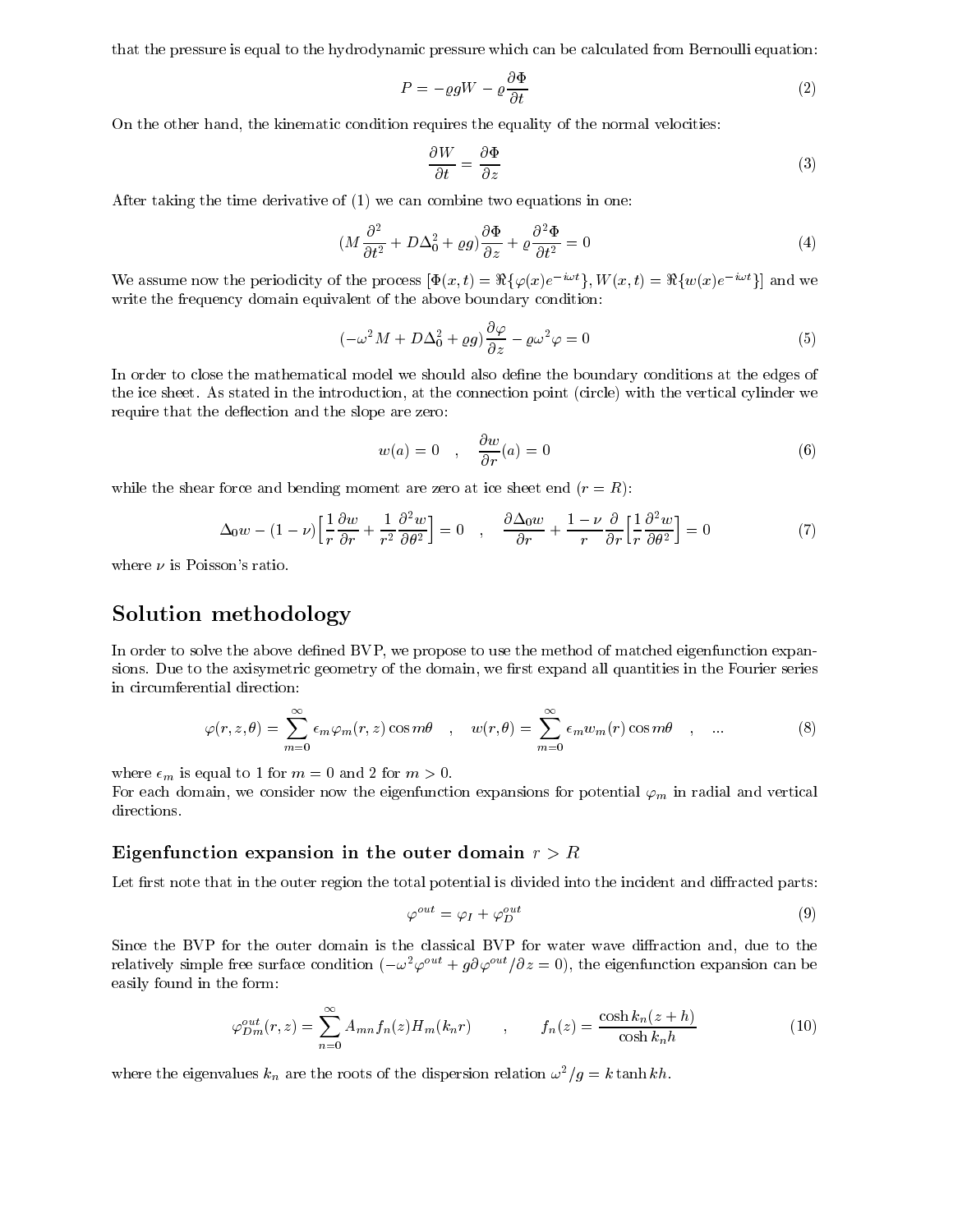Note that the solution of the dispersion relation gives one real root  $k_0$  and infinite number of imaginary roots  $k_n$ ,  $n = 1, \infty$ . This imply that the eigenfunctions  $f_n(z)$  becomes cosine functions and Hankel functions  $H_m$  becomes the modified Bessel functions  $K_m$ , for  $n > 0$ . Note also that the set of the eigenfunctions  $f_n(z)$ ,  $n = 0$ ,  $\infty$  is orthogonal and complete.

For the incident potential we choose the classical regular sinusoidal wave of unit amplitude:

$$
\varphi_I = -\frac{ig}{\omega} f_0(z) e^{ik_0 r \cos \theta} = -\frac{ig}{\omega} f_0(z) \sum_{m=0}^{\infty} \epsilon_m i^m J_m(k_0 r) \cos m\theta \tag{11}
$$

#### Eigenfunction expansion in the inner domain a<r<R

Due to the same governing equation in the fluid (Laplace equation) the eigenfunctions in vertical direction are written in the form similar to (10):

$$
F_n(z) = \frac{\cosh \mu_n(z+h)}{\cosh \mu_n h}
$$
\n(12)

However, due to the higher order terms in the free surface condition (5), the situation is more complicated, and the eigenvalues  $\mu_n$ , are the roots of the following dispersion relation:

$$
\frac{\omega^2}{g} = (1 - \frac{\omega^2 M}{\varrho g} + \frac{D}{\varrho g} \mu^4) \mu \tanh \mu h \tag{13}
$$

In contrast to the outer domain, the solution of this equation consists of one real root  $\mu_0$ , infinite number of imaginary roots  $\mu_n$ ,  $n = 1$ ,  $\infty$  and two complex roots  $\mu_{-1}, \mu_{-2}$ . Also it can be shown that two complex roots are related to each other by the relation  $\mu_{-2} = -\mu_{-1}^*$ , with asterix denoting the complex conjugate. Since the set of eigenfunctions  $F_n(z)$ ,  $n = 0$ ,  $\infty$  represents already complete and orthogonal set of functions, the two remaining functions can be expressed as a linear combination of these functions. We can write:

$$
F_{-1}(z) = \sum_{k=0}^{\infty} \alpha_k F_k(z) \quad , \quad F_{-2}(z) = \sum_{k=0}^{\infty} \alpha_k^* F_k(z) \tag{14}
$$

where the coefficients  $\alpha_k$  can easily be found using the orthogonal property of the basis functions  $F_k(z)$ ,  $k = 0, \infty$ .

$$
\alpha_k = \frac{\int_{-h}^{0} F_{-1}(z) F_k(z) dz}{\int_{-h}^{0} F_k^2(z) dz} \tag{15}
$$

The general solution in the inner region can now be written in the following form:

$$
\varphi_m^{in}(r,z) = \sum_{n=-2}^{\infty} F_n(z) [B_{mn} J_m(\mu_n r) + C_{mn} Y_m(\mu_n r)] \tag{16}
$$

#### Linear system of equations for unknown coecients

In order to solve for the unknown potentials, we have to truncate the infinite series in the expressions (10,16) and derive the linear set of equations for the unknown coefficients  $A_{mn}, B_{mn}, C_{mn}$ . Let assume that in the outer expansion (10) the series is truncated after  $L$  elements and in the inner expansion (16) after N elements. This means that, in order to properly close the problem we need  $(L+1)+2\times (N+1)+4$ equations. These equations will be obtained after taking into account the boundary condition on the cylinder, matching conditions on the interface between inner and outer domain and the end conditions for the ice sheet. It is important to note that each Fourier mode have to be considered separately.

#### Boundary condition on the cylinder

As stated before, the boundary condition on the cylinder is the classical no flow condition requiring that the radial derivative of potential is zero:

$$
\frac{\partial \varphi_m^{in}}{\partial r}(a) = 0 \tag{17}
$$

Since there is only  $L + 1$  independent eigenfunctions in the inner region, this condition will give  $L + 1$ equations. The coefficients of these equations are obtained by using the orthogonality property of the eigenfunctions.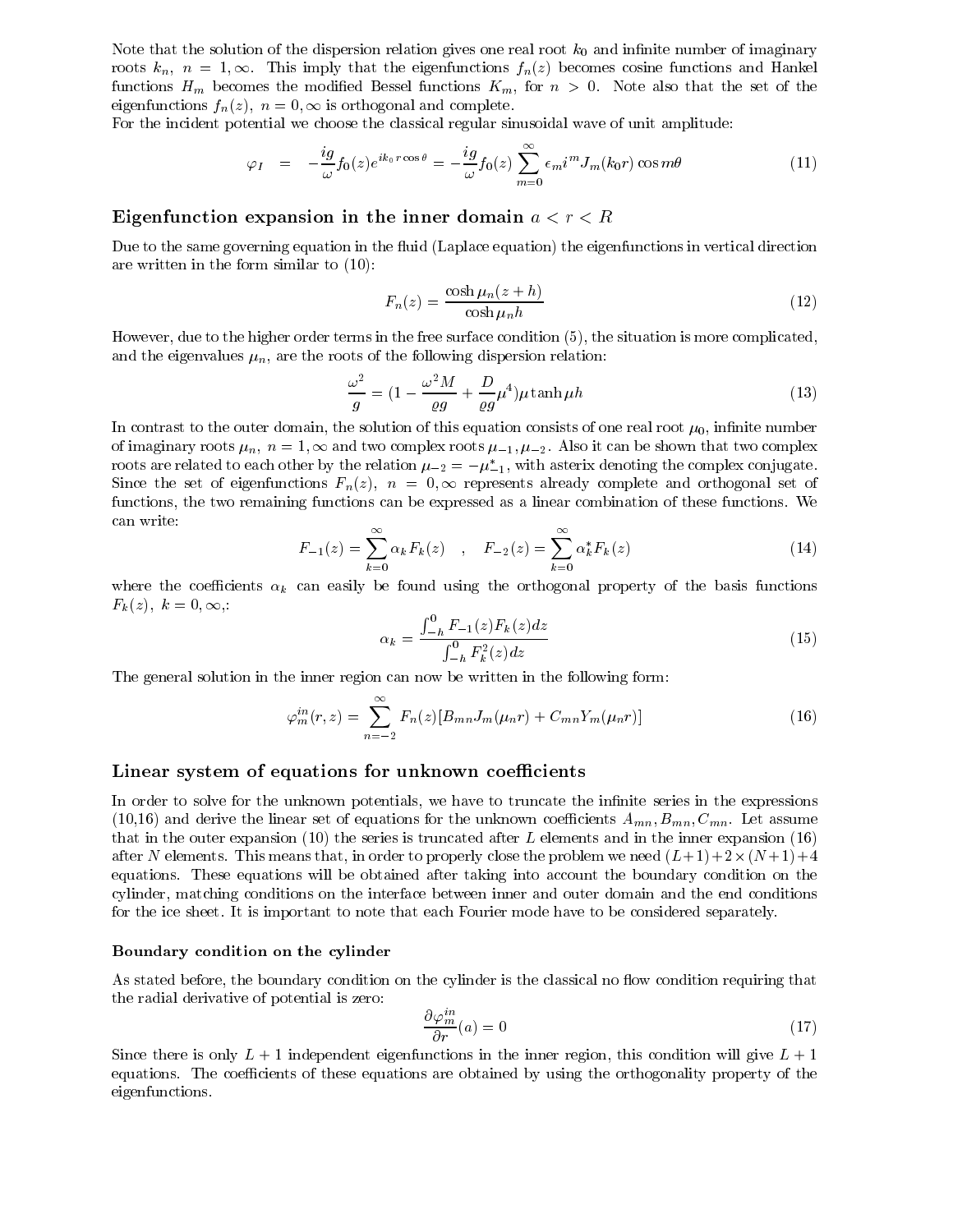#### Matching of inner and outer eigenfunctions expansions

The matching conditions require the continuity of the pressure and the velocity through the matching region:

$$
\left\{\varphi^{in} = \varphi_I + \varphi_D^{out}\right\}_{r=R} \quad , \quad \left\{\frac{\partial \varphi^{in}}{\partial r} = \frac{\partial}{\partial r}(\varphi_I + \varphi_D^{out})\right\}_{r=R} \tag{18}
$$

If we multiply the first equation by the functions  $F_n(z)$ ,  $n = 0, L$ , and integrate from  $-h$  to 0 both sides of equation we obtain additional  $L + 1$  equations. By repeating the same procedure with the second condition, but using the functions  $f_n(z)$ ,  $n = 0, N$ , the new  $N + 1$  equations are obtained. Note that the choice of the eigenfunctions for each matching condition is arbitrary.

#### Boundary conditions for the ice sheet ends

As we can see 4 equations are still missing. They will be obtained by considering the boundary conditions for the ice sheet ends  $(6,7)$ . To do this let write the expression for the plate deflections  $(3)$  in convenient form:

$$
w(r,\theta) = i\omega \frac{\partial \varphi^{in}}{\partial z}(r,\theta,0) = \frac{i}{\omega} \sum_{m=0}^{\infty} \sum_{n=-2}^{\infty} \epsilon_m S_n [B_{mn} J_m(\mu_n r) + C_{mn} Y_m(\mu_n r)] \cos m\theta \tag{19}
$$

where :  $S_n = \frac{\rho \omega^2}{\rho g - \omega^2 M + D \mu_n^4}$ .

The first two conditions  $(6)$  at the connecting circle on the cylinder give following two equations:

$$
\sum_{n=-2}^{L} S_n[B_{mn}J_m(\mu_n a) + C_{mn}Y_m(\mu_n a)] = 0 \qquad (20)
$$

$$
\sum_{m=-2}^{L} \mu_n S_n [B_{mn} J_m^{'}(\mu_n a) + C_{mn} Y_m^{'}(\mu_n a)] = 0 \qquad (21)
$$

while the free boundary conditions at the outer circle  $(7)$  give:

$$
\sum_{n=-2}^{L} \mu_n^2 S_n \Big\{ \Big[ 1 - \frac{(1-\nu)m^2}{(\mu_n R)^2} \Big] \Big[ B_{mn} J_m(\mu_n R) + C_{mn} Y_m(\mu_n R) \Big] +
$$
  

$$
\frac{1-\nu}{\mu_n R} \Big[ B_{mn} J_m'(\mu_n R) + C_{mn} Y_m'(\mu_n R) \Big] \Big\} = 0
$$
 (22)

$$
\sum_{n=-2}^{L} \mu_n^3 S_n \left\{ \frac{(1-\nu)m^2}{(\mu_n R)^3} \left[ B_{mn} J_m(\mu_n R) + C_{mn} Y_m(\mu_n R) \right] - \left[ 1 + \frac{(1-\nu)m^2}{(\mu_n R)^2} \right] \left[ B_{mn} J_m'(\mu_n R) + C_{mn} Y_m'(\mu_n R) \right] \right\} = 0
$$
\n(23)

These equations complete the linear system, solution of which provides the coefficients  $A_{mn}, B_{mn}, C_{mn}$ . The system is solved numerically by the classical methods.

The results for both horizontal and vertical force components on the cylinder and bending stresses in the plate will be presented at the Workshop.

## References

- [1] Abramowitz M. & Stegun I., 1970. : "Handbook of mathematical functions.", Dover.
- [2] Kim Y.W. & Ertekin R.C., 1998. : "An eigenfunction expansion method for predicting hydroelastic behavior of a shallow draft VLFS.", 2nd. Int. Conf. on Hydroelasticity, Fukuoka, Japan.
- [3] Malenica S., 1998. : "Semi-analytical methods for some linear and non-linear problems of diffraction-radiation by floating bodies.", 5th WEGEMT Workshop on non-linear wave action on structures and ships., University of Toulon-Var, France.
- [4] Sturova I.V., 1998. : "The oblique incidence of surface waves onto the elastic band.", 2nd Int. Conf. on Hydroelasticity, Kyushu, Japan.